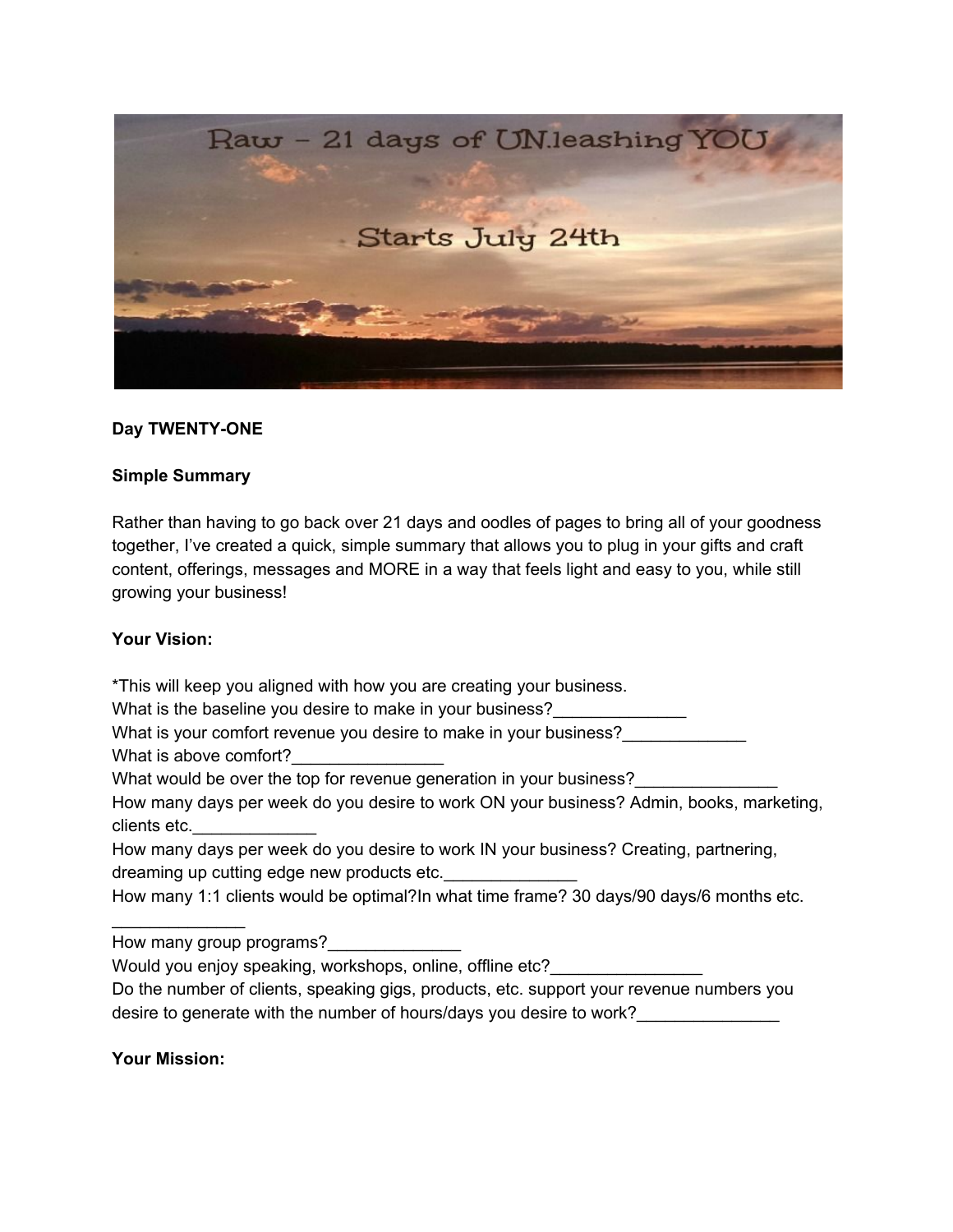Even if you have not totally simplified it, you can use your missions statement(s) to guide you along in choices, directions, aspirations and focus to continue growing your business and community.

\_\_\_\_\_\_\_\_\_\_\_\_\_\_\_\_\_\_\_\_\_\_\_\_\_\_\_\_\_\_\_\_\_\_\_\_\_\_\_\_\_\_\_\_\_\_\_\_\_\_\_\_\_\_\_\_\_\_\_\_\_\_\_\_\_\_\_\_\_\_\_\_\_\_\_\_ \_\_\_\_\_\_\_\_\_\_\_\_\_\_\_\_\_\_\_\_\_\_\_\_\_\_\_\_\_\_\_\_\_\_\_\_\_\_\_\_\_\_\_\_\_\_\_\_\_\_\_\_\_\_\_\_\_\_\_\_\_\_\_\_\_\_\_\_\_\_\_\_\_\_\_\_ \_\_\_\_\_\_\_\_\_\_\_\_\_\_\_\_\_\_\_\_\_\_\_\_\_\_\_\_\_\_\_\_\_\_\_\_\_\_\_\_\_\_\_\_\_\_\_\_\_\_\_\_\_\_\_\_\_\_\_\_\_\_\_\_\_\_\_\_\_\_\_\_\_\_\_\_ \_\_\_\_\_\_\_\_\_\_\_\_\_\_\_\_\_\_\_\_\_\_\_\_\_\_\_\_\_\_\_\_\_\_\_\_\_\_\_\_\_\_\_\_\_\_\_\_\_\_\_\_\_\_\_\_\_\_\_\_\_\_\_\_\_\_\_\_\_\_\_\_\_\_\_\_ \_\_\_\_\_\_\_\_\_\_\_\_\_\_\_\_\_\_\_\_\_\_\_\_\_\_\_\_\_\_\_\_\_\_\_\_\_\_\_\_\_\_\_\_\_\_\_\_\_\_\_\_\_\_\_\_\_\_\_\_\_\_\_\_\_\_\_\_\_\_\_\_\_\_\_\_

What is your CORE mission statement for your business?

With each choice of what to do next, ask yourself does this move the needle forward with my mission?

If yes, do it up! If no, re-think your choice.

\*Remember the **BODY CHECK-IN**. If in doubt, check in with your body, ask questions and feel into the answers.

## **Crafting your content, messages, posts, blogs, videos, offerings, products and MORE:**

\_\_\_\_\_\_\_\_\_\_\_\_\_\_\_\_\_\_\_\_\_\_\_\_\_\_\_\_\_\_\_\_\_\_\_\_\_\_\_\_\_\_\_\_\_\_\_\_\_\_\_\_\_\_\_\_\_\_\_\_\_\_\_\_\_\_\_\_\_\_\_\_\_\_\_\_ \_\_\_\_\_\_\_\_\_\_\_\_\_\_\_\_\_\_\_\_\_\_\_\_\_\_\_\_\_\_\_\_\_\_\_\_\_\_\_\_\_\_\_\_\_\_\_\_\_\_\_\_\_\_\_\_\_\_\_\_\_\_\_\_\_\_\_\_\_\_\_\_\_\_\_\_ \_\_\_\_\_\_\_\_\_\_\_\_\_\_\_\_\_\_\_\_\_\_\_\_\_\_\_\_\_\_\_\_\_\_\_\_\_\_\_\_\_\_\_\_\_\_\_\_\_\_\_\_\_\_\_\_\_\_\_\_\_\_\_\_\_\_\_\_\_\_\_\_\_\_\_\_

\_\_\_\_\_\_\_\_\_\_\_\_\_\_\_\_\_\_\_\_\_\_\_\_\_\_\_\_\_\_\_\_\_\_\_\_\_\_\_\_\_\_\_\_\_\_\_\_\_\_\_\_\_\_\_\_\_\_\_\_\_\_\_\_\_\_\_\_\_\_\_\_\_\_\_\_ \_\_\_\_\_\_\_\_\_\_\_\_\_\_\_\_\_\_\_\_\_\_\_\_\_\_\_\_\_\_\_\_\_\_\_\_\_\_\_\_\_\_\_\_\_\_\_\_\_\_\_\_\_\_\_\_\_\_\_\_\_\_\_\_\_\_\_\_\_\_\_\_\_\_\_\_ \_\_\_\_\_\_\_\_\_\_\_\_\_\_\_\_\_\_\_\_\_\_\_\_\_\_\_\_\_\_\_\_\_\_\_\_\_\_\_\_\_\_\_\_\_\_\_\_\_\_\_\_\_\_\_\_\_\_\_\_\_\_\_\_\_\_\_\_\_\_\_\_\_\_\_\_

Who is your ideal client, customer, buyer, consumer, tribe?

What are the RESULTS you KNOW you can offer your clients, community, customers?

What resistance might they have about working with you, buying your product or joining your experience?

\_\_\_\_\_\_\_\_\_\_\_\_\_\_\_\_\_\_\_\_\_\_\_\_\_\_\_\_\_\_\_\_\_\_\_\_\_\_\_\_\_\_\_\_\_\_\_\_\_\_\_\_\_\_\_\_\_\_\_\_\_\_\_\_\_\_\_\_\_\_\_\_\_\_\_\_ \_\_\_\_\_\_\_\_\_\_\_\_\_\_\_\_\_\_\_\_\_\_\_\_\_\_\_\_\_\_\_\_\_\_\_\_\_\_\_\_\_\_\_\_\_\_\_\_\_\_\_\_\_\_\_\_\_\_\_\_\_\_\_\_\_\_\_\_\_\_\_\_\_\_\_\_ \_\_\_\_\_\_\_\_\_\_\_\_\_\_\_\_\_\_\_\_\_\_\_\_\_\_\_\_\_\_\_\_\_\_\_\_\_\_\_\_\_\_\_\_\_\_\_\_\_\_\_\_\_\_\_\_\_\_\_\_\_\_\_\_\_\_\_\_\_\_\_\_\_\_\_\_

In what ways do you stand out and above your competitors, similar businesses, other coaches?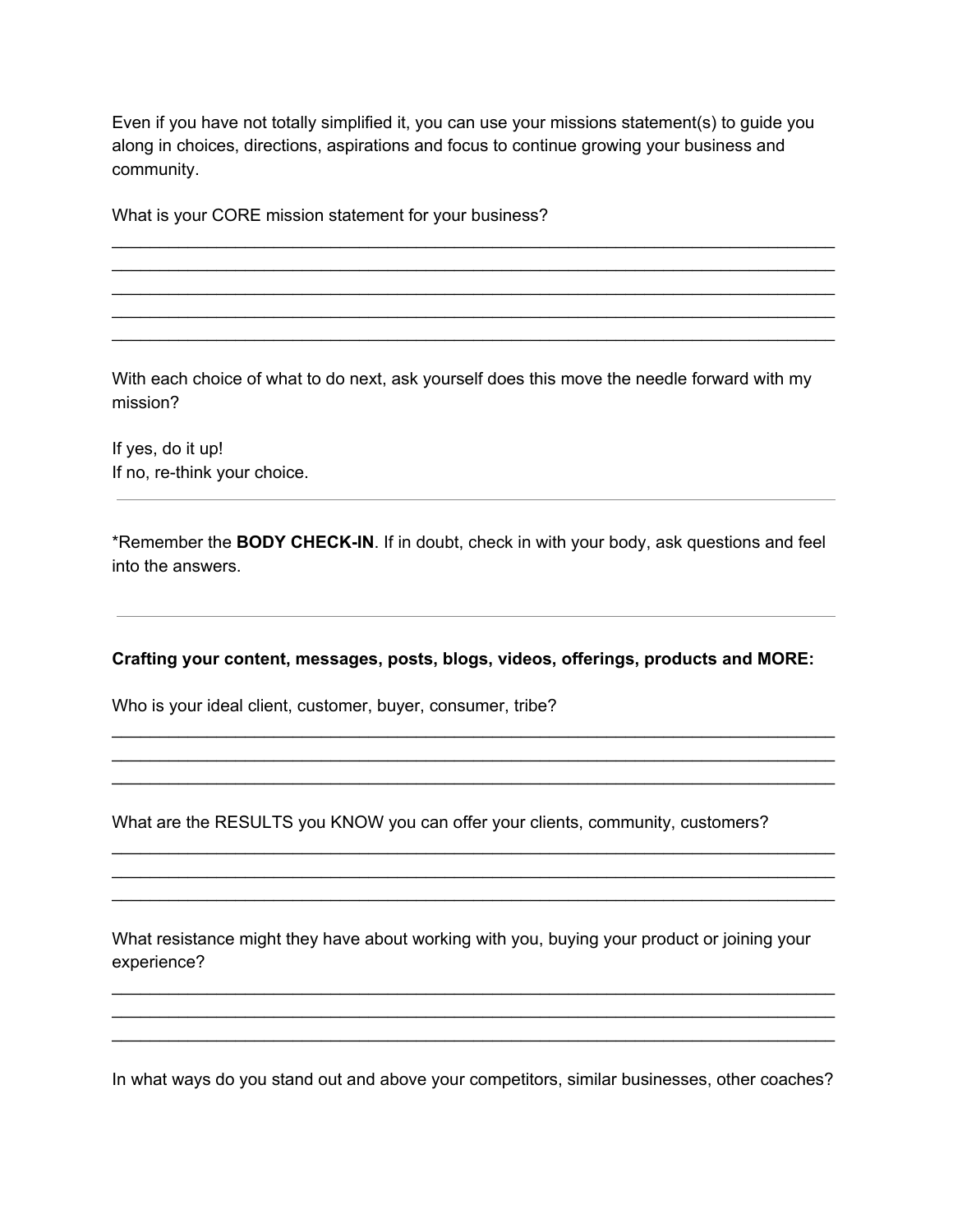Do you have a simple process to acquire new clients/customers/buyers?

\_\_\_\_\_\_\_\_\_\_\_\_\_\_\_\_\_\_\_\_\_\_\_\_\_\_\_\_\_\_\_\_\_\_\_\_\_\_\_\_\_\_\_\_\_\_\_\_\_\_\_\_\_\_\_\_\_\_\_\_\_\_\_\_\_\_\_\_\_\_\_\_\_\_\_\_ \_\_\_\_\_\_\_\_\_\_\_\_\_\_\_\_\_\_\_\_\_\_\_\_\_\_\_\_\_\_\_\_\_\_\_\_\_\_\_\_\_\_\_\_\_\_\_\_\_\_\_\_\_\_\_\_\_\_\_\_\_\_\_\_\_\_\_\_\_\_\_\_\_\_\_\_ \_\_\_\_\_\_\_\_\_\_\_\_\_\_\_\_\_\_\_\_\_\_\_\_\_\_\_\_\_\_\_\_\_\_\_\_\_\_\_\_\_\_\_\_\_\_\_\_\_\_\_\_\_\_\_\_\_\_\_\_\_\_\_\_\_\_\_\_\_\_\_\_\_\_\_\_

\_\_\_\_\_\_\_\_\_\_\_\_\_\_\_\_\_\_\_\_\_\_\_\_\_\_\_\_\_\_\_\_\_\_\_\_\_\_\_\_\_\_\_\_\_\_\_\_\_\_\_\_\_\_\_\_\_\_\_\_\_\_\_\_\_\_\_\_\_\_\_\_\_\_\_\_ \_\_\_\_\_\_\_\_\_\_\_\_\_\_\_\_\_\_\_\_\_\_\_\_\_\_\_\_\_\_\_\_\_\_\_\_\_\_\_\_\_\_\_\_\_\_\_\_\_\_\_\_\_\_\_\_\_\_\_\_\_\_\_\_\_\_\_\_\_\_\_\_\_\_\_\_ \_\_\_\_\_\_\_\_\_\_\_\_\_\_\_\_\_\_\_\_\_\_\_\_\_\_\_\_\_\_\_\_\_\_\_\_\_\_\_\_\_\_\_\_\_\_\_\_\_\_\_\_\_\_\_\_\_\_\_\_\_\_\_\_\_\_\_\_\_\_\_\_\_\_\_\_

\_\_\_\_\_\_\_\_\_\_\_\_\_\_\_\_\_\_\_\_\_\_\_\_\_\_\_\_\_\_\_\_\_\_\_\_\_\_\_\_\_\_\_\_\_\_\_\_\_\_\_\_\_\_\_\_\_\_\_\_\_\_\_\_\_\_\_\_\_\_\_\_\_\_\_\_ \_\_\_\_\_\_\_\_\_\_\_\_\_\_\_\_\_\_\_\_\_\_\_\_\_\_\_\_\_\_\_\_\_\_\_\_\_\_\_\_\_\_\_\_\_\_\_\_\_\_\_\_\_\_\_\_\_\_\_\_\_\_\_\_\_\_\_\_\_\_\_\_\_\_\_\_

\_\_\_\_\_\_\_\_\_\_\_\_\_\_\_\_\_\_\_\_\_\_\_\_\_\_\_\_\_\_\_\_\_\_\_\_\_\_\_\_\_\_\_\_\_\_\_\_\_\_\_\_\_\_\_\_\_\_\_\_\_\_\_\_\_\_\_\_\_\_\_\_\_\_\_\_ \_\_\_\_\_\_\_\_\_\_\_\_\_\_\_\_\_\_\_\_\_\_\_\_\_\_\_\_\_\_\_\_\_\_\_\_\_\_\_\_\_\_\_\_\_\_\_\_\_\_\_\_\_\_\_\_\_\_\_\_\_\_\_\_\_\_\_\_\_\_\_\_\_\_\_\_ \_\_\_\_\_\_\_\_\_\_\_\_\_\_\_\_\_\_\_\_\_\_\_\_\_\_\_\_\_\_\_\_\_\_\_\_\_\_\_\_\_\_\_\_\_\_\_\_\_\_\_\_\_\_\_\_\_\_\_\_\_\_\_\_\_\_\_\_\_\_\_\_\_\_\_\_

\_\_\_\_\_\_\_\_\_\_\_\_\_\_\_\_\_\_\_\_\_\_\_\_\_\_\_\_\_\_\_\_\_\_\_\_\_\_\_\_\_\_\_\_\_\_\_\_\_\_\_\_\_\_\_\_\_\_\_\_\_\_\_\_\_\_\_\_\_\_\_\_\_\_\_\_ \_\_\_\_\_\_\_\_\_\_\_\_\_\_\_\_\_\_\_\_\_\_\_\_\_\_\_\_\_\_\_\_\_\_\_\_\_\_\_\_\_\_\_\_\_\_\_\_\_\_\_\_\_\_\_\_\_\_\_\_\_\_\_\_\_\_\_\_\_\_\_\_\_\_\_\_ \_\_\_\_\_\_\_\_\_\_\_\_\_\_\_\_\_\_\_\_\_\_\_\_\_\_\_\_\_\_\_\_\_\_\_\_\_\_\_\_\_\_\_\_\_\_\_\_\_\_\_\_\_\_\_\_\_\_\_\_\_\_\_\_\_\_\_\_\_\_\_\_\_\_\_\_

\_\_\_\_\_\_\_\_\_\_\_\_\_\_\_\_\_\_\_\_\_\_\_\_\_\_\_\_\_\_\_\_\_\_\_\_\_\_\_\_\_\_\_\_\_\_\_\_\_\_\_\_\_\_\_\_\_\_\_\_\_\_\_\_\_\_\_\_\_\_\_\_\_\_\_\_ \_\_\_\_\_\_\_\_\_\_\_\_\_\_\_\_\_\_\_\_\_\_\_\_\_\_\_\_\_\_\_\_\_\_\_\_\_\_\_\_\_\_\_\_\_\_\_\_\_\_\_\_\_\_\_\_\_\_\_\_\_\_\_\_\_\_\_\_\_\_\_\_\_\_\_\_ \_\_\_\_\_\_\_\_\_\_\_\_\_\_\_\_\_\_\_\_\_\_\_\_\_\_\_\_\_\_\_\_\_\_\_\_\_\_\_\_\_\_\_\_\_\_\_\_\_\_\_\_\_\_\_\_\_\_\_\_\_\_\_\_\_\_\_\_\_\_\_\_\_\_\_\_

Does your sales process and prices feel aligned with the VALUE you offer?

Where are your ideal clients, customers and tribe?

How can you best communicate with your people to cultivate your ideal community?

What ACTIONS must you take daily to meet your goals and aspirations?

**When you have answered the above questions to the best of your ability with what you know about your clients, you'll have an in depth understanding of what offerings, products, services your ideal clients and tribe will benefit from.**

**Client/customer/community acquisition and growth -** c an be simple and fun if you keep the following things in mind:

- 1. What is the top 3 challenges my clients have?
- 2. How can I help them solve their problems?
- 3. How can I best communicate my value?